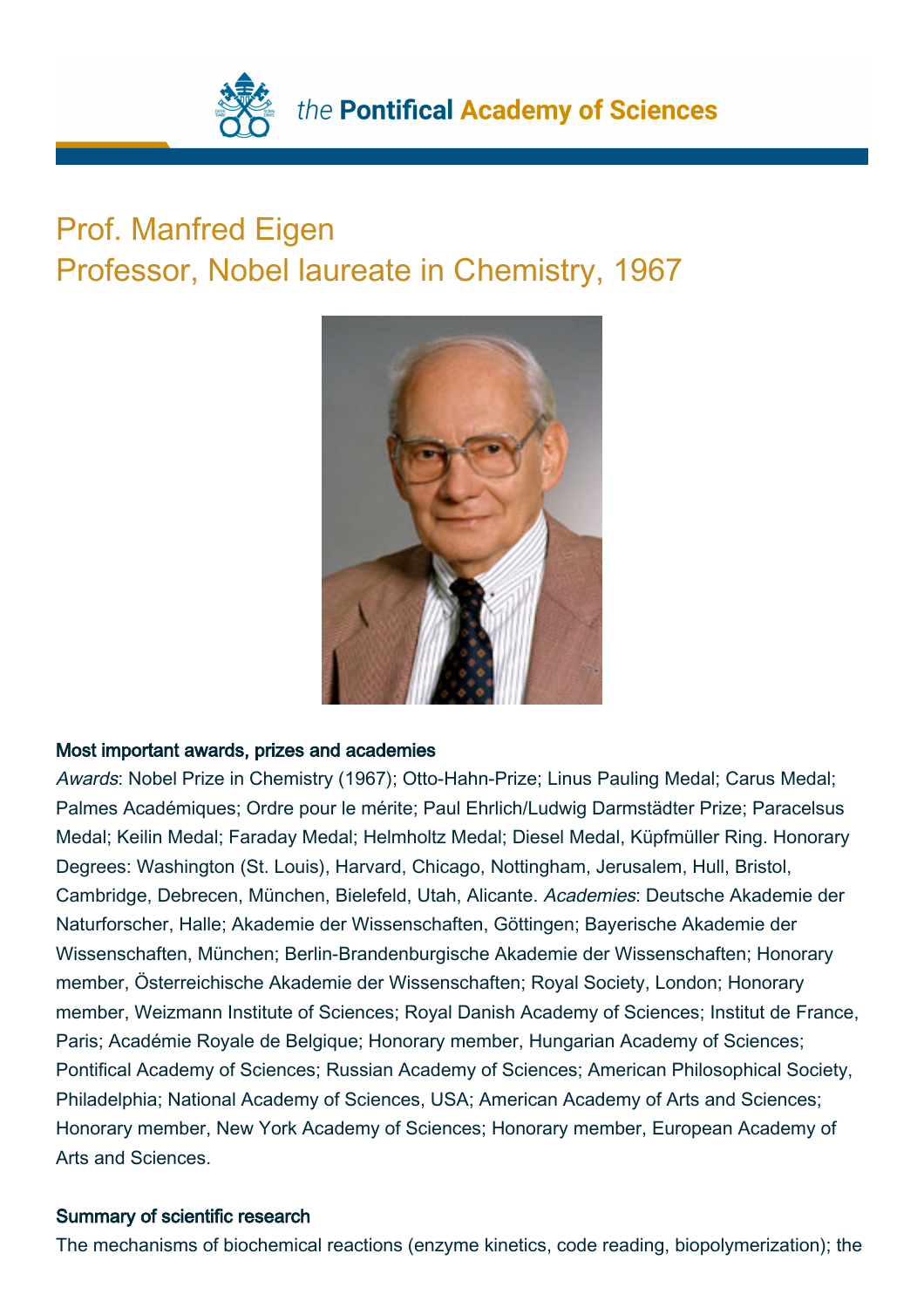origins and evolution of life (theory and experiments); evolutionary biotechnology.

## Main publications

Eigen, M., Über die Kinetik sehr schnell verlaufender Ionenreaktionen in wässriger Lösung,Z. phys. Chem. N.F., 1, p. 176 (1954); Eigen, M., Methods for Investigation of Ionic Reactions in Aqueous Solutions with Half Times as Short as 10-9 sec., *Disc. Farad. Soc.*, 17, p. 194 (1954); Eigen, M., Proton Transfer, Acid-Base Catalysis, and Enzymatic Hydrolysis, Angew. Chem. Intern. Ed., 3, pp. 1-19 (1964); Eigen, M., Kinetics of reaction control and information transfer in enzymes and nucleic acids. Nobel Symp. 5 on Fast Reactions and Primary Processes, Chem. Kinetics (Stig Claesson, ed.), Almquist & Wiksell, Stockholm, Intersci. Publ., p. 333 (1968); Eigen, M., Die "unmeßbar" schnellen Reaktionen Nobelvortrag, Les Prix Nobel en 1967, p. 151 (1968); Eigen, M., Selforganization of Matter and the Evolution of Biological

Macromolecules, Naturwissenschaften, 58, p. 465 (1971); Eigen, M., Das Spiel – Naturgesetze steuern den Zufall, Piper-Verlag, München 1975 (with Winkler-Oswatitsch, R.), Laws of the Game – How the Principles of Nature Govern Chance, Alfred A. Knopf (New York, 1981) (with Winkler-Oswatitsch, R.); Eigen, M., The Hypercycle, "A Principle of Natural Self-

Organization", Naturwissenschaften, 64, pp. 541-65 (1977), 65, pp. 7-41 and 65, pp. 341-69 (1978) (with Schuster, P.); Eigen, M., Die Kunst zu Titrieren. Vom klassischen Endpunktverfahren zur modernen differentiellen und dynamischen Analyse, Angew. Chem., 91, pp. 20-51 (1979) (with Winkler-Oswatitsch, R.); Eigen, M., Evolutionary Molecular Engineering Based on RNA Replication, Pure & Appl. Chem., 56, pp. 967-978 (1984) (with Gardiner, W.); Eigen, M., Stufen zum Leben. Die frühe Evolution im Visier der Molekularbiologie, R. Piper-Verlag, München (1987), Steps towards Life, A Perspective on Evolution, Oxford University Press (Oxford, 1992), pp. 173 (with Winkler-Oswatitsch, R.); Eigen, M., The Molecular Quasispecies, Adv. Chem. Phys., 75, Ch. 4, pp. 149-263 (1987) (with McCaskill, J.S. and Schuster, P.); Eigen, M., Sequence Space and Quasispecies Distribution, RNA Genetic (Domingo, E., Holland, J.J. und Ahlquist, P., Hrsg.), vol. III, Variability of RNA Genomes, pp. 211-45, CRC Press, Boca Raton, FL (1988) (with Biebricher, C.K.); Eigen, M., Statistical Geometry in Sequence Space: A Method of Quantitative. Comparative Sequence Analysis, Proc. Natl. Acad. Sci. USA, 85, pp. 5913-7 (1988) (with Winkler-Oswatitsch, R. and Dress, A.); Eigen, M.,Perspektiven der Wissenschaften, Deutsche Verlagsanstalt, Stuttgart, p. 288, S. (1988); Eigen, M., How Old Is the Genetic Code? Statistical Geometry of tRNA Provides an Answer, Science, 244, pp. 673-9 (1989) (with Lindemann, B.F., Tietze, M., Winkler-Oswatitsch, R., Dress, A. and von Haeseler, A.); Eigen, M., The Hypercycle, Coupling of RNA and Protein Biosynthesis in the Infection Cycle of an RNA Bacteriophage, Biochem., 10, pp. 11005-18 (1991) (with Biebricher, C.K., Gebinoga, M. and Gardiner, W.C.); Eigen, M., The Fifth Paul Ehrlich Lecture, Virus Strains as Models of Molecular Evolution, Medicin. Res. Rev., 13, pp. 385-9 (1993); Eigen, M., Sorting single molecules: Application to diagnostic and evolutionary biotechnology, Proc. Natl. Acad. Sci. USA, 91, pp. 5740-7 (1994) (with Rigler, R.); Eigen, M., Quasispecies: The concept and the word, Molecular Basis of Viral Evolution (A. Gibbs, C.H. Calisher, eds.), pp. 181-91, Cambridge University Press,